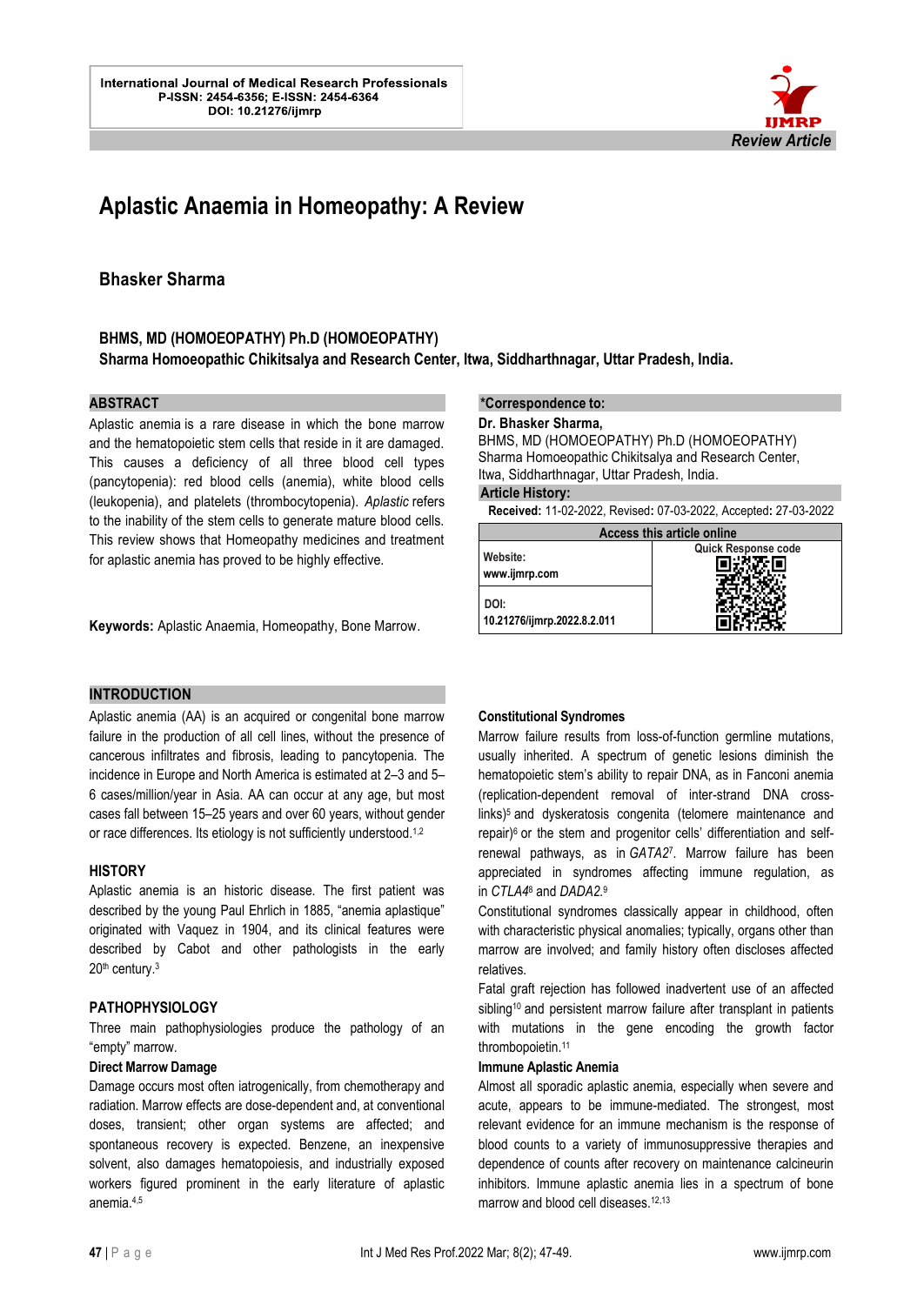# **SYMPTOMS<sup>15</sup>**

Aplastic anemia symptoms may include:

- **Fatigue**
- **Fever**
- Shortness of breath with exertion
- Rapid or irregular heart rate
- Pale skin
- Frequent or prolonged infections
- Unexplained or easy bruising
- Nosebleeds and bleeding gums
- Profuse menstrual bleeding
- Prolonged bleeding from cuts
- Skin rash
- **Dizziness**
- **Headache**

# **RISK FACTORS<sup>15</sup>**

Factors that may increase your risk include:

- Treatment with high-dose radiation or chemotherapy for cancer
- Exposure to toxic chemicals
- The use of some prescription drugs such as chloramphenicol, which is used to treat bacterial infections, and gold compounds used to treat rheumatoid arthritis
- Certain blood diseases, autoimmune disorders, and serious infections
- Pregnancy, rarely

| Aplastic anemia (AA)               | Hematological parameters                                                                                                                                                                                                                            |
|------------------------------------|-----------------------------------------------------------------------------------------------------------------------------------------------------------------------------------------------------------------------------------------------------|
| Severe aplastic anemia (SAA)       | Bone marrow cellularity <25% or 25-50% with less than 30% residual hematopoietic<br>cells two of the three criteria below: neutrophils <0.5×10 <sup>9</sup> /L; platelets <20×10 <sup>9</sup> /L;<br>reticulocytes $<$ 20 $\times$ 10 $^{\circ}$ /L |
| Very severe aplastic anemia (VSAA) | Similar to SAA, but neutrophils < $0.2 \times 10^9$ /L                                                                                                                                                                                              |
| Non-severe aplasic anemia (NSAA)   | Patients who do not meet the criteria for SAA and VSAA but with poor cell bone marrow,<br>who have two of three criteria: neutrophils <1.5×10 $^9$ /L; platelets <100×10 $^9$ /L; hemoglobin<br>concentration <10 g/dL                              |

### **DIAGNOSIS OF APLASTIC ANEMIA**

Diagnosis of AA is based on the detection of pancytopenia in peripheral blood and in bone marrow trepanobioptate atrophy of normal hematopoiesis, without dysplasia. Bone marrow cellularity does not exceed 25% of age norm. In peripheral blood morphology, mono- or bipenia, erythrocyte macrocytosis, and lymphocyte count within reference limits observed in the early stages of the disease. The severity of AA are classified according to the haematological values). 16

# **ROLE OF HOMEOPATHY IN APLASTIC ANAEMIA<sup>15</sup>**

- Homeopathy medicines attempt to stimulate the healthy portion of bone marrow to improve cell production. This may help to reduce the number of blood transfusions.
- Homeopathy medicines improve general vitality and wellbeing of a patient to help him fight infections.
- Homeopathy medicines can be useful to control bleeding disorder associated with Aplastic anemia.
- Homeopathy medicines are beneficial in countering side effects associated with conventional therapy.
- Homeopathy medicines have a very effective long-term beneficial effect or preventive effect in terms of countering genetic tendencies and balancing disturbed immunity that are root causes of this serious malady. The chances of relapse significantly diminish with homeopathy treatment.
- Homeopathic medicines help in maintaining the normal range of red blood cells, white blood cells, and platelets

# **REFERENCES**

1. Fan R, Wang W, Wang XQ, et al. Incidence of adult acquired severe aplastic anemia was not increased in Shanghai, China. Ann Hematol 2011;90:1239-40.

2. Akram Z, Ahmed P, Kajigaya S, et al. Epidemiological, clinical and genetic characterization of aplastic anemia patients in Pakistan. Ann Hematol 2019;98:301-12.

3. Young NS. Aplastic anemia. New England Journal of Medicine. 2018 Oct 25;379(17):1643-56.

4. Kaufman DW, Kelly JP, Levy M, Shapiro S. The Drug Etiology of Agranulocytosis and Aplastic Anemia. New York: Oxford; 1991.

5. Issaragrisil S, Kaufman D, Anderson T, et al. The epidemiology of aplastic anemia in Thailand. Blood 2006;107:1299–307.

6. Garaycoechea JI, Patel KJ. Why does the bone marrow fail in Fanconi anemia? Blood 2014;123:26–34.

7. Savage SA, Dufour C. Classical inherited bone marrow failure syndromes with high risk for myelodysplastic syndrome and acute myelogenous leukemia. Semin Hematol 2017;54:105–14.

8. Wlodarski MW, Niemeyer CM, Brown AL, et al. Genetic Syndromes Predisposing to Myeloid Neoplasia: Elsevier Incorporated; 2017.

9. Kuehn HS, Ouyang W, Lo B, et al. Immune dysregulation in human subjects with heterozygous germline mutations in CTLA4. Science 2014;345:1623–7.

10. Michniacki TF, Hannibal M, Ross CW, et al. Hematologic manifestations of deficiency of adenosine deaminase 2 (DADA2)